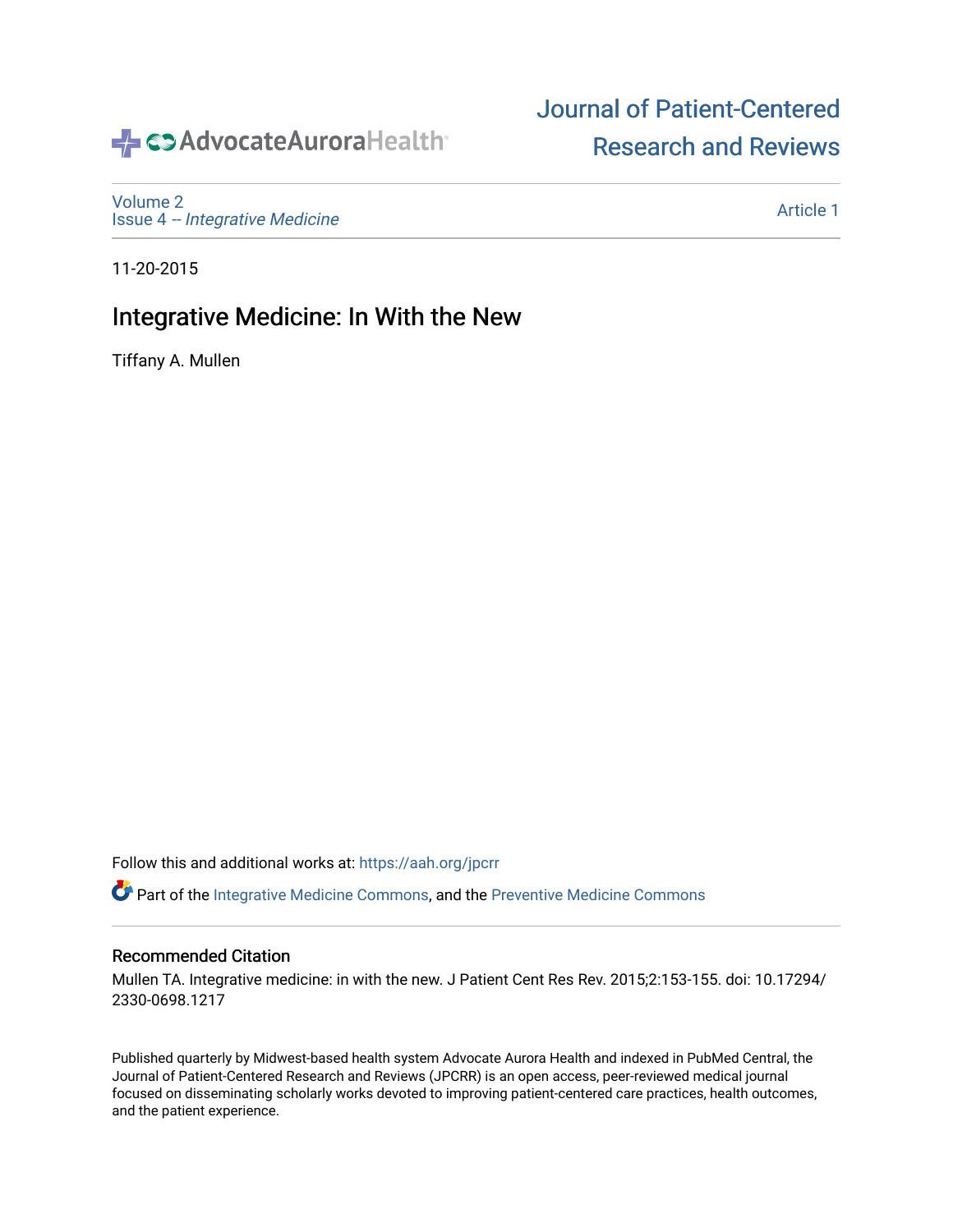## **Integrative Medicine: In With the New**

Tiffany A. Mullen, DO │ Message from the Guest Editor *Department of Integrative Medicine, Aurora Health Care, Milwaukee, WI*

In a television interview, jazz pianist Herbie Hancock recounted a memorable experience with legendary trumpeter Miles Davis. Early in their collaboration the two musicians were playing together smoothly when Herbie struck a chord that was unquestionably wrong. Herbie was quite emphatic about this … the chord was flat-out "wrong."

Miles paused for an instant, then played notes around the chord he had just heard and then continued to go off in that direction.

Speaking about it after the show, Herbie quoted Miles as saying that the chord he had heard was not "wrong," it was just "new."

In the history of medicine, we have held a healthy skepticism toward the "new." However, many forwardthinking researchers and clinicians have advanced medical care by challenging the status quo. Recall the hard-won efforts of Dr. Barry Marshall, who proved *Helicobacter pylori* as a causative infectious agent of many gastric and duodenal ulcers by drinking his own preparation of *H. pylori*-laden broth.<sup>1</sup>

While integrative medicine is not necessarily new –– in fact, it utilizes many ancient forms of medical practice –– the term may be new to the readers of this journal. Thus, it is an honor to preside over this special issue of *Journal of Patient-Centered Research and Reviews (JPCRR)* dedicated to this specialty. As guest editor, my hope is to help increase understanding and awareness of integrative medicine by showcasing thought-provoking research and state-of-the-art review articles.

You might ask: "Why would I want to learn more about integrative medicine?" Practicing clinicians may be interested to know that in a recent internal study undertaken by our health care organization, the largest in Wisconsin, 88% of our own patients are using some form of integrative medicine



[unpublished data by Martino et al. Integrative medicine usage & attitudes study, Aurora Health Care Consumer Insights and Innovation (December 2014)]. This is in keeping with national studies that showed 34% of people have used or regularly use integrative medicine in their day-to-day care.<sup>2</sup> We also know from the literature that annual sales of supplements and herbal medications have topped \$36.7 billion.<sup>3</sup>

Integrative medicine is defined as the combination of conventional biomedicine with nontraditional and holistic practices to help patients on their journey to health. Several key principles of integrative medicine<sup>4</sup> are beautifully illustrated within the contents of this issue:

#### *• Effective interventions that are natural and less invasive should be used whenever possible.*

Knowing that *natural* isn't always *better* and that many supplements and herbal products produce welldocumented interactions not only with prescribed pharmaceuticals but also other herbs and supplements, Sultan et al. have presented a timely review of the important caveats for the use of herbal supplements in the geriatric population.<sup>5</sup> I would comment that integrative medicine is more than just herbals and supplements. The goal in integrative medicine practice is not to convert all medicines to supplements and herbs — polypharmacy is still polypharmacy, even if the medications are available without a prescription.

Correspondence: Tiffany A. Mullen, DO, Department of Integrative Medicine, 1020 N. 12th Street, 4th Floor, Milwaukee, WI, 53233, T: 414-219-5900, F: 414-219-5914, Email: tiffany.mullen@aurora.org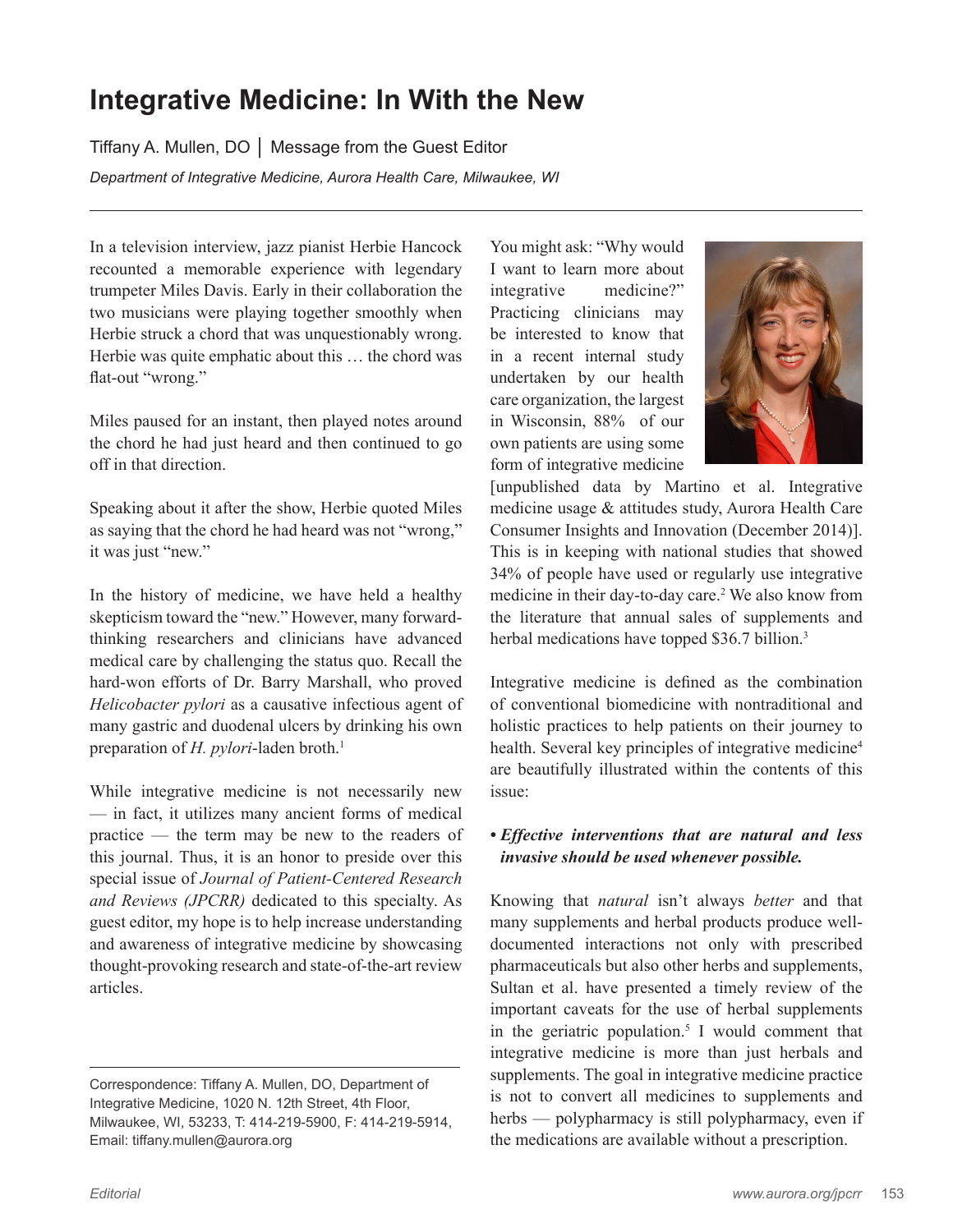#### *• All factors that influence health, wellness and disease are taken into consideration, including mind, spirit and community as well as the body.*

Also published herein, Dr. John Burns and I review the contemporary use of traditional Chinese medicine as a biopsychosocial model for chronic pain management,<sup>6</sup> specifically highlighting the mindbody relationship aspects of traditional Chinese medicine and how this approach differentiates it from the traditional biomedical model.

#### *• Whenever possible, the root cause of an illness should be uncovered and treated.*

Dr. Kristen Reynolds gives us a compelling example of this approach in her review of small intestinal bacterial overgrowth,7 which highlights the importance of "digging a little deeper" so that we do not just treat symptoms but fully address the possible underlying causes of disease.

#### *• Good medicine is based in good science. It is inquirydriven and open to new paradigms.*

Konduri et al. report on the in vitro suppression of clear cell renal carcinoma cells by curcumin, one of the components of turmeric (the bright yellow/orange root many of us associate with curry).<sup>8</sup> Although many more studies are needed, the thought of curcumin as a form of "adjunct chemotherapy" highlights the use of food as medicine, a new paradigm indeed.

#### *• Alongside the concept of treatment, the broader concepts of health promotion and the prevention of illness are paramount.*

It is estimated that more than 75% of chronic illness is a result of lifestyle<sup>9</sup> and contributes to billions in health care spending nationally.<sup>10</sup> Dr. Kjersti Knox, in her Clin-IQ exploration of the relationship between sleep and obesity, asks whether clinicians need to be doing more to address this relationship in the primary care setting.<sup>11</sup>

In addition to thanking the aforementioned authors for their thought-provoking contributions to the scientific literature, well-deserved recognition is due Dr. Reynolds and Rebecca Schultz, NP, for their invaluable expertise and assistance in shaping this issue.

Equally as important in understanding how to define integrative medicine is recognizing what integrative medicine is not. Integrative medicine is not alternative medicine. The term "alternative medicine" implies the substitution of conventional medicine with oftunproven treatment modalities. No respectable integrative medicine practitioner, for example, would advise a cancer patient against proceeding with a standard-of-care chemotherapy or radiation therapy protocol in favor of a "diet cure." By contrast, an integrative medicine provider might consider the importance of disease-specific nutrition in the management of a patient undergoing chemotherapy.

Integrative medicine is also not unproven or unresearched. A MEDLINE search for "integrative medicine" turns up 1,494 citations, and the Cochrane database reviews 36 integrative medicine topics. (When using the now-outdated search term "complementary and alternative medicine," these numbers expand to 189,378 and 645 citations, respectively.) While many integrative medicine topics are difficult to fit into the randomized, double-blind, placebocontrolled paradigm, I would argue that many people — multifaceted, multiethnic, spiritual, emotional, physical beings — are difficult to fully understand in the context of our current gold standard of research. Newer, less reductionist, more personalized models may be needed to best appreciate integrative medicine research.

In honor of the great Miles Davis, listen for the "new chords" contained within this special issue. May they take you in new directions, both professionally and personally.

#### **References**

- 1. Marshall BJ. The discovery that Helicobacter pylori, a spiral bacterium, caused peptic ulcer disease. In: Marshall BJ (ed). *Helicobacter Pioneers: Firsthand Accounts From the Scientists Who Discovered Helicobacters, 1892–1982.* Victoria, Australia: Blackwell Science Asia, 2002, pp. 165-202.
- 2. Clarke TC, Black LI, Stussman BJ, Barnes PM, Nahin RL. Trends in the use of complementary health approaches among adults: United States, 2002-2012. *Natl Health Stat Report.* 2015;(79):1-16.
- 3. National Institutes of Health Office of Dietary Supplements. Multivitamin/mineral supplements: fact sheet for health